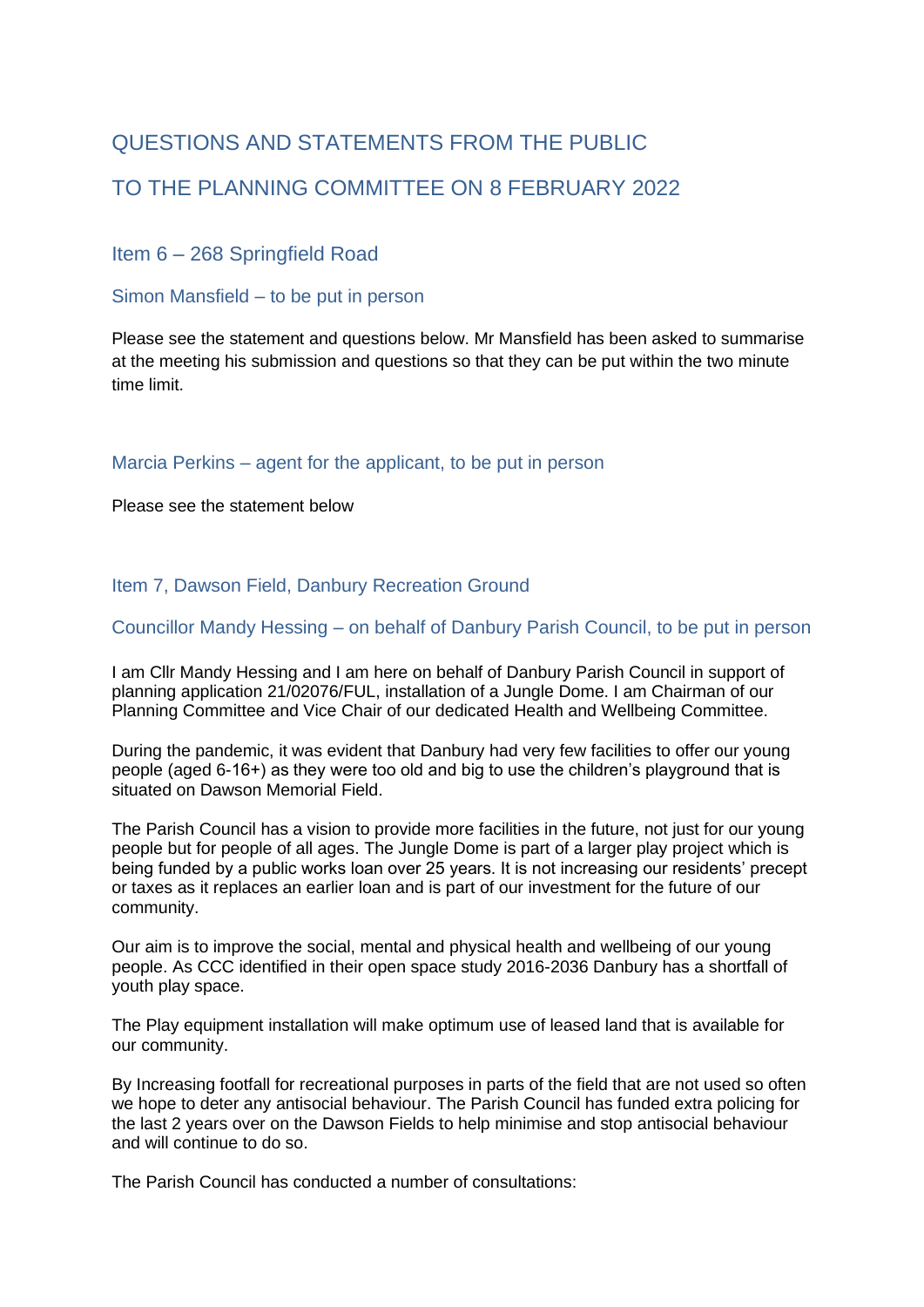All 3 primary schools in the village were consulted to identify what type of equipment they would like to see – and what type of scheme. Children expressed a preference for equipment that is challenging, adventurous and suitable for children to use together. The Jungle Dome meets this criterion.

Further public consultations were held throughout 2021. These being:

- Advertised within our local village magazines the Danbury Times and Focus hand delivered to very household and Contact magazine. They were also displayed on our local notice boards, and advertised across social media.
- A public exhibition was held in the Danbury Sports and Social Centre on 1oth July 21. Throughout 2021, there were several published articles across all media platforms.

The location allocated for the Jungle Dome was due to the desire to increase footfall in that area, the space available to accommodate it and the topography of the land. It is screened well by trees and hedges and having an open net design, it will keep the sense of space and openness of the area with no impact on views. The Jungle Dome will not encroach on the path between the Sports and Social Centre and the Glebe (which is not a PROW).

Other locations have either been allocated to additional items of play equipment, identified for phase two of our vision to provide facilities or would encroach on football pitches and the cricket wicket. The jungle dome will not encroach on the path between the Sports and Social Centre and the Glebe (which is not a PROW).

Members, please support this application to enable us to improve the Health and Wellbeing of our young people.

Thank you.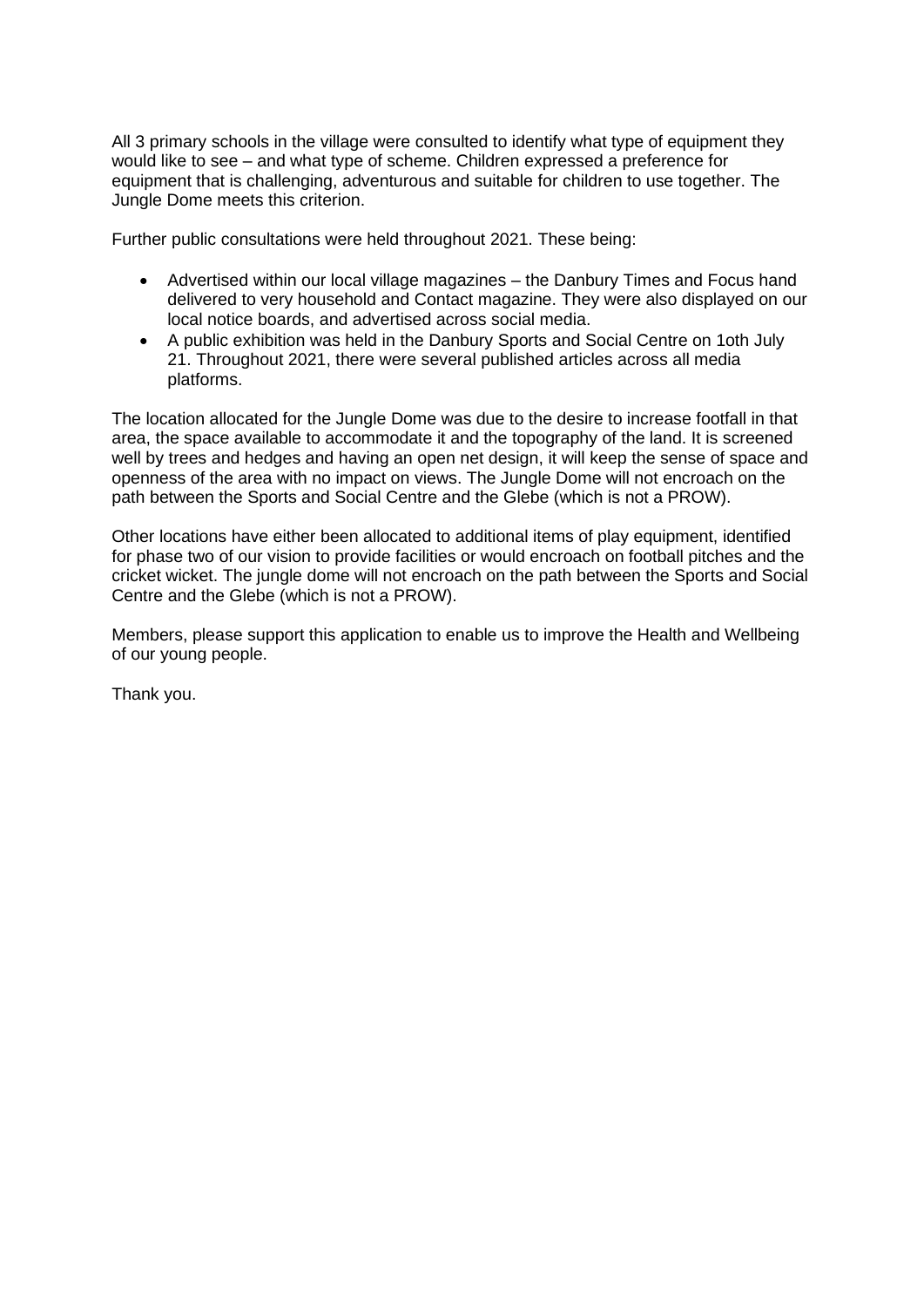**Planning Committee 8th February 2022**

**Application No : 19/02109/S73/1 Section 73** 

 **268 Springfield Road Chelmsford CM2 6AS**

**Variation of condition 2 to approved permission 19/02109/S73 - (Demolition of existing garage. Proposed replacement dwelling, with detached pool house and tennis court - Demolition of existing cart lodge. Construction of single storey extension to side elevation. Alterations to fenestration. Alteration to gymnasium layout and fenestration). Alteration of the height of the gymnasium.**

## **Response to Planning Considerations**

# **The Chelmsford City Council (CCC) Planning Office raised 4 pivotal aspects in regard to the consideration of the above application;**

# **1. The physical height of the outbuilding relevant to permitted planning policy**

The new application ostensibly looks to obtain the original outbuilding specification given in **application 18/01509/FUL, which the CCC "Refused",** based on the **3.5m height** of this substantial garden bar/ gymnasium.



#### **Extract from 18/01509/FUL –** REFUSED **3.5m**

As a result of the proposed built form, the proposed pool outbuilding would reduce the light into the rear facing windows and rear garden to this neighbour. Given the orientation, size and location of the proposed outbuilding and difference in site levels it is considered that the proposed swimming pool building would be an unduly prominent, overbearing and oppressive structure and would be harmful to the living environment of this neighbouring property and would be harmful to the amenities of the occupiers of this dwelling, No. 270 Springfield Road, increasing the sense of enclosure and significantly reducing the outlook. **Considering the relationship, the proposed swimming pool outbuilding would fail to comply with Policy DC4 of the Core Strategy and Development Control Policies DPD and Emerging Policy PA1.**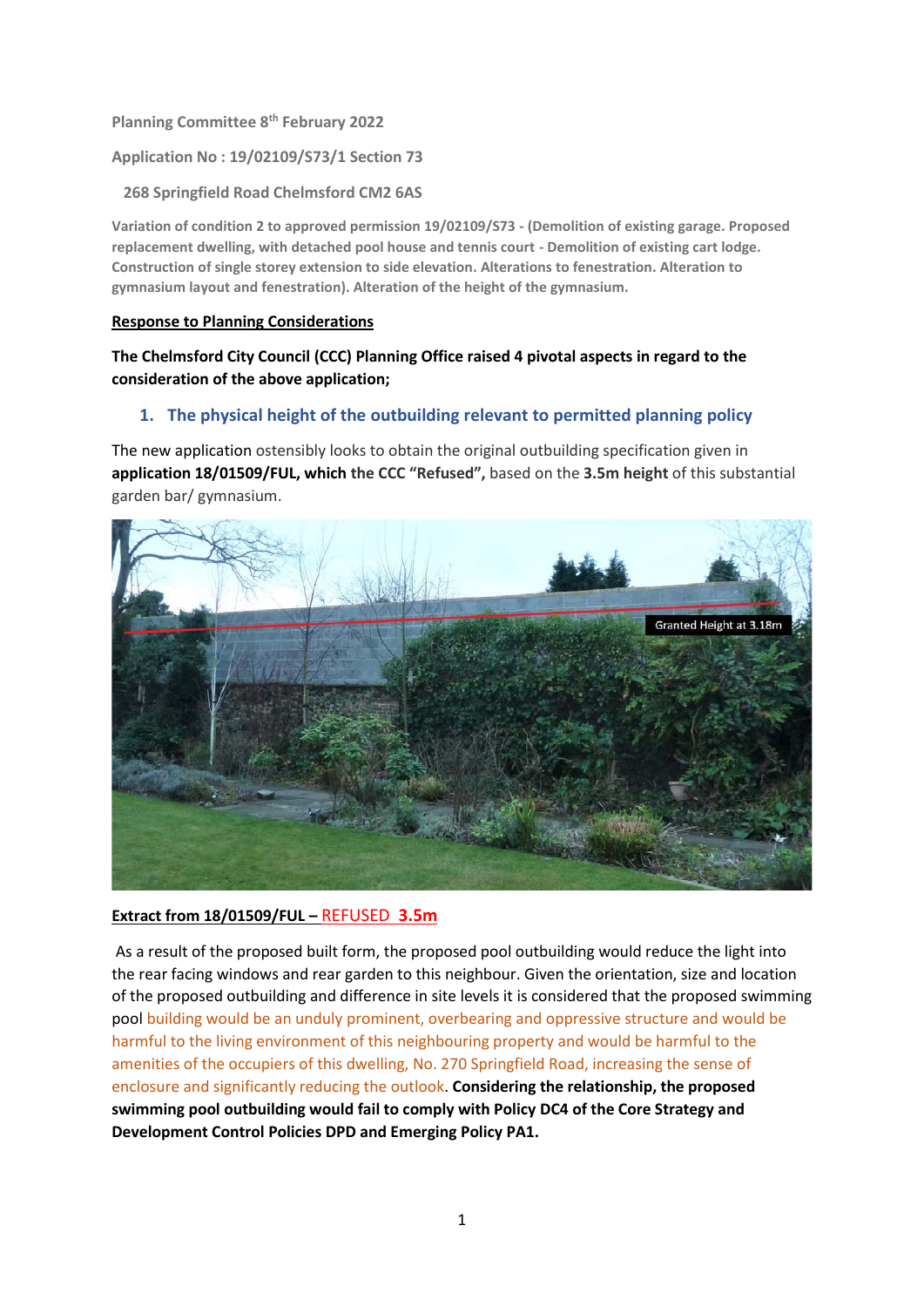## **The present construction stands at 3.48m being indiscernible from the refused policy position.**

However, the CCC now make a proposal that whilst the existing height of the outbuilding is essentially at the same level which determined Refusal, they now move to contradict their own decision, by proposing that this new application ignores the defined breaches and is approved.

## **Extract from 19/02109/FUL – GRANTED 3.18m**

# **The proposed outbuilding would have a depth of 16.6m, height of 3.2m (3.18m) (with a flat roof design) and width of 7.7m.**

The salient aspect of the harmful impact (as already confirmed by the planning office in their refusal shown above) is the height of the construction at 3.5m. Presently standing at 3.48m and yet to have the roof installed, this issue is unchanged and therefore the planning office provides no legitimate grounds to now contradict the previously stated conviction that at 3.5m high, this building **does not in any way meet the policy conditions of DM29** nor that as defined on the original application **Policy DC4 of the Core Strategy and Development Control Policies DPD and new Policy PA1.**

The committee should be aware of the subjective omission in the report of the CCC, which fails to remark on the fact that their own Planning Enforcement Team attended the site at 268 and found the height of the outbuilding to be in breach of the planning condition. They also returned to the site a second time to appease the consternation of the architect, only for the enforcement officer to once again determine that the outbuilding was in breach of the granted planning condition.

The committee should also be aware in their considerations of this reversal of opinion, that the CCC planning report misrepresents the title boundaries of 270 and that the entire rear garden will now be bordered by this overbearing and overshadowing structure.

The siting of the present structure is also in breach of the original planning as it has been constructed closer than the granted permission to the boundary wall of 270.

## **Question**

• **In view of the completely conflicting opinions between the refusal at the height of 3.5 m and the now proposed acceptance at 3.48m rather than the granted 3.18m, and without any change in the fundamental terms of policy wording or directive; on what legitimate grounds do the accountable planning officers justify their reversal in opinion to favour the applicant?** 

#### **Proposal**

• At this stage, the corrective work to remove the level of block/brick to reduce the outbuilding to the granted height will be a simple task and without need for any remedial work**.**

### **NOTE:**

**Photograph attached shows the impact of this overdevelopment from the perspective of our dwelling since construction, but to fairly assess the impact of this substantial overbearing wall, members of the committee are invited to visit the site.**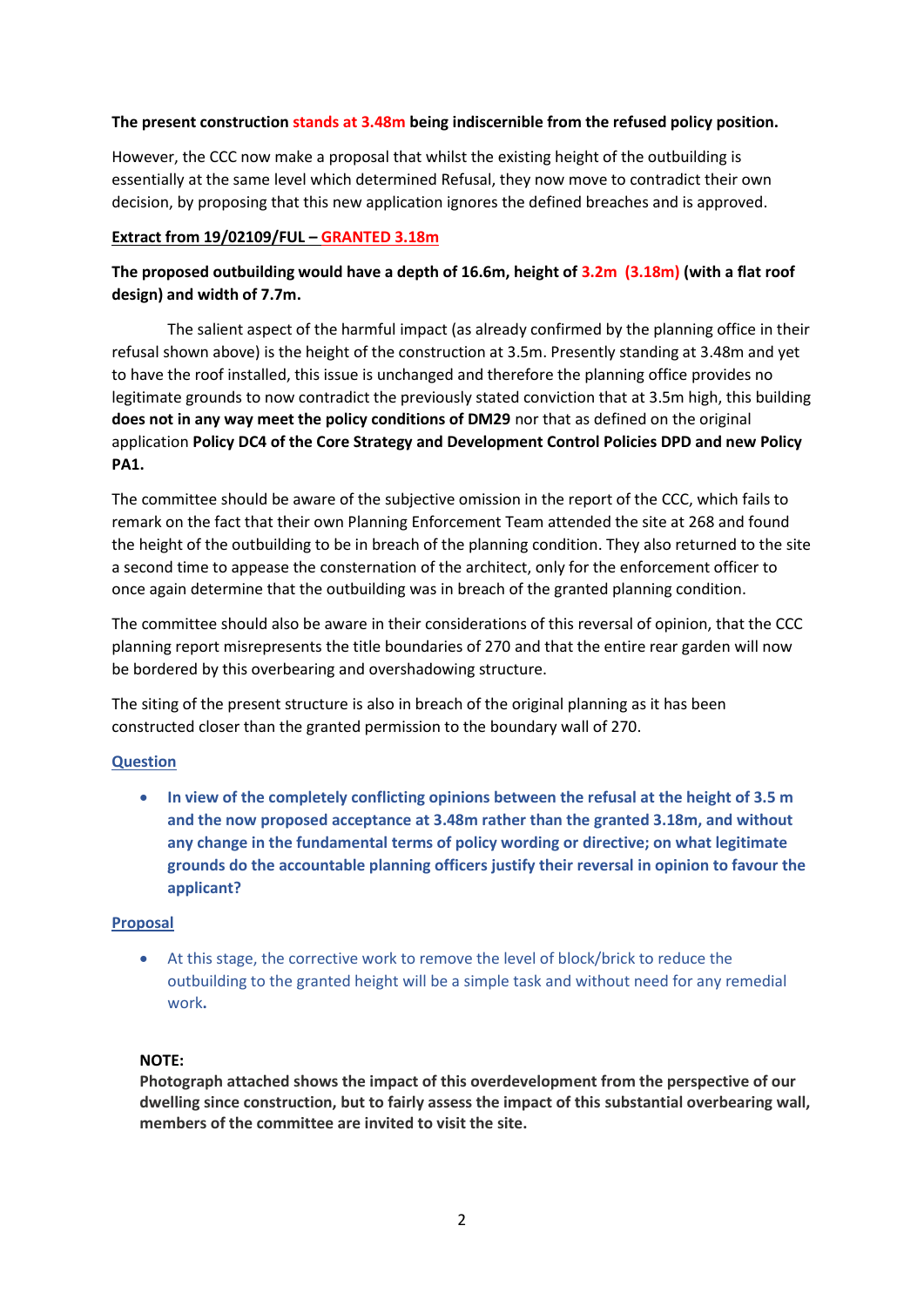## 2. **Land Levels**

The CCC have, without validation in their last inspection, conceded to accept a newly fabricated and fundamentally flawed claim from the applicant, that the land height has been physically reduced before construction of the outbuilding. This is not the case and can be easily dispatched by inspecting the site in its present condition. The ground level used in the granted application is still in evidence including aspects of the original patio. (See Photo) This is the same level used by the CCC Planning Enforcement officer in concluding their opinion, that the outbuilding has been constructed in breach of planning and is based on two visits to confirm that the correct ground level is being used to calculate the height.



The planning committee should disregard any reference by the applicant to unsubstantiated land height adjustments which have not been undertaken, given the evidence below.

Claims based on spurious freehand lines now drawn on the application, which misdirect opinion on the true position, have no technical evidence and do not refer to any datum point agreed or accepted by the planning office or a topographical survey.

The opportunity for the Planning office to validate the land levels and outbuilding height was available to CCC planning Officer Alex Sadowski when he visited 270 to prepare his report as now submitted. However, the planning committee must be made aware of the fact that that he advised "he would not be visiting or recording any measurement of the outbuilding from the site at 268, but instead would just make an estimate of the heights from the garden at 270". As Alex prepared all previous documentation for the planning applications related to this development at 268, he would also have noticed immediately on entering the rear garden at 270 that the ground levels have not been reduced from when he made his first assessment of this site in 2018 and with this information could then have accurately contested the Agents submission and Refused planning.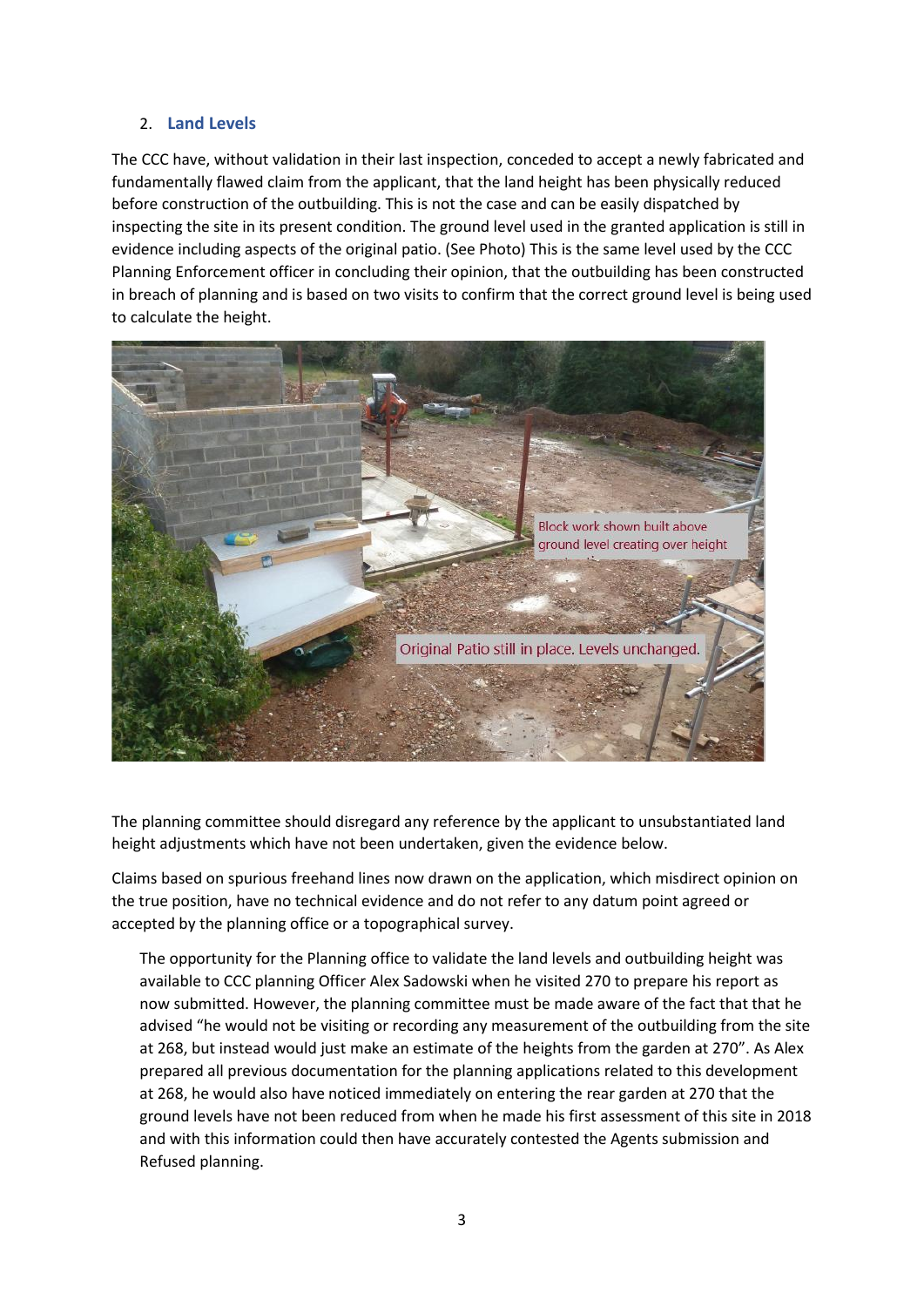The absence of necessary fieldwork validation by the CCC of the information submitted by the Agent, renders the report incomplete and inadmissible for the purpose of an independent perspective and should be withdrawn.

# **6.9 and 6.10 contain entirely inaccurate claims which have not been validated by the CCC**

*6.9. The outbuilding is located adjacent to the side boundary with No. 270. The constructed building measures 16.5m in depth, 7.7m in width and 3.4m when measured from the ground level of the of the application site. The drawings show that the height of the patio would be reinstated following the completion of the works.*

*6.10. The discrepancy between the approved and constructed heights is a result of the approved drawings showing that the outbuilding would be 3.18m in height measured from the previous patio, which has since been removed from the site.*

As shown below, the approved planning makes no reference to a change in ground levels for any additional patio - as only one level was in existence. Nor does the original application contain a free form land level as given in the latest submission.



# As Approved

It would be detrimental to construction and fail Building Regulations to reinstate 200mm of land height, above the already existing untouched land level, without breaching the damp proof course level of the outbuilding and would sit above the finished internal floor level.

Based on the statement in 6:10 the site would have had to have been excavated down by 200 mm across the entire rear garden, which would mean removing tonnes of soil across the width of the garden, whereas in fact any site visit and existing photos provides evidence that the garden level has not changed- albeit areas have increased in height where rubble has been redistributed from the demolition of the old house.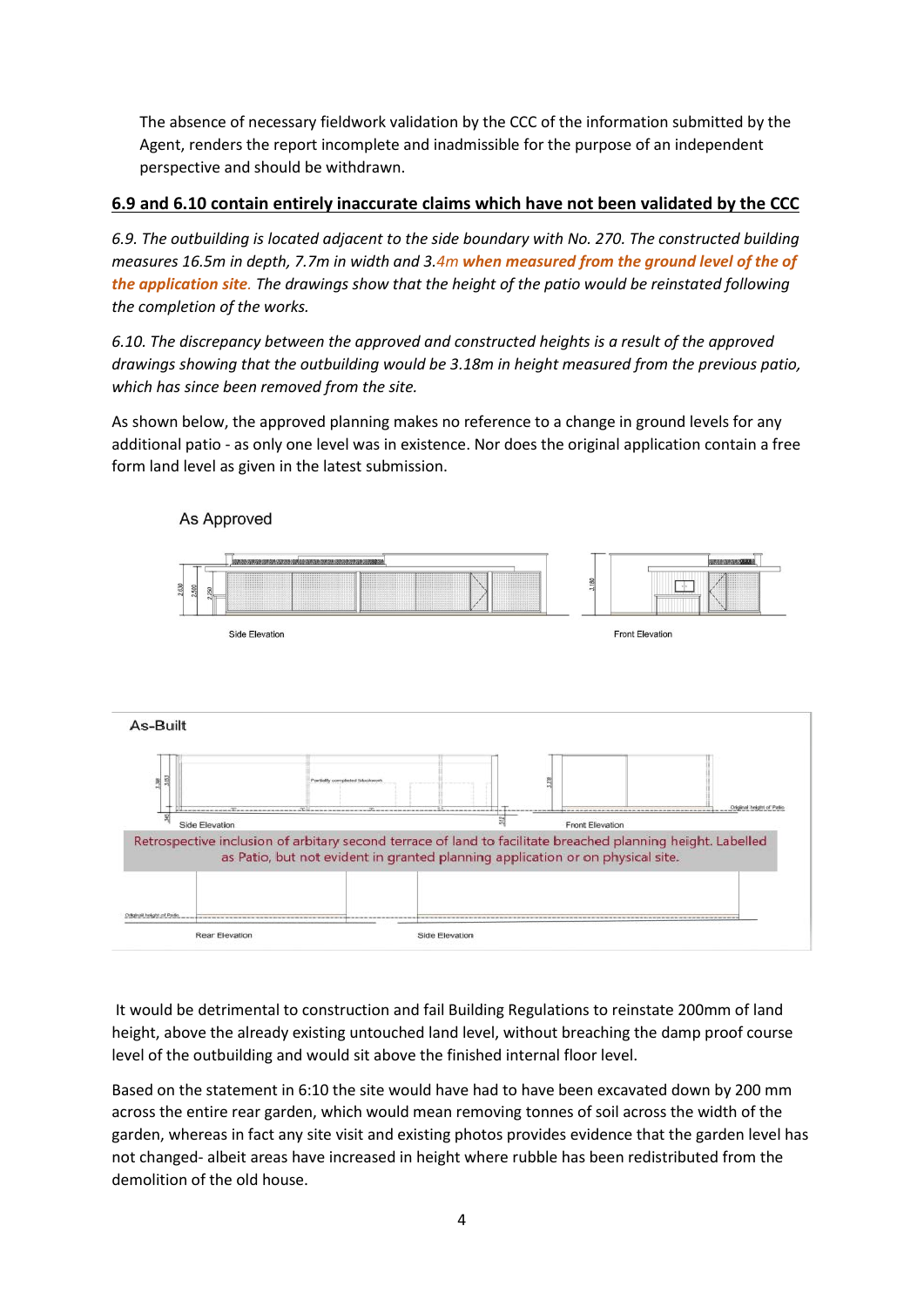The engineering blocks usually positioned below ground level are clearly visible and been placed to commence at existing ground level, therefore pushing the building above the permitted height by the given 200mm.

This fundamentally dismantles the claim that ground levels have in any way reduced.

With a detailed knowledge of the site at 268 for more than 15 years, there is no doubt that the lately contrived submission regarding land heights is entirely inaccurate and would misdirect the Planning Committee.

## **Summary Information**

- The decision on this application pivots on the true height of the outbuilding in relation to the physical land heights and agreed datum points as approved in the granted plans.
- It remains uncontested that the physical height of the building presently stands in breach of planning at approx. 3.48m metres before installation of the roof, as formally validated by the CCC Enforcement Team.
- Critically, the measurements taken by the CCC Enforcement Officer are from the existing built floor level, which can be seen in the photograph included, to the top of the block and brick wall. Roof level still to be installed.
- The claim from the architect, maintains that they reduced the height of the land, although we can clearly identify in the photo that the historical land level is still in situ, showing the original patio and also an increment in land level from the spread of hard core, distributed from demolition of the original property.

**The Committee should disregard the claim of any change in land levels**.

## **3. Amenity Impact – Noise Light**

#### **Neighbour Amenity**

6.8. Chelmsford Local Plan Policy DM29 relates to protecting living and working environments (neighbour amenity). This Policy states that planning permission will be granted for development proposals provided the development amongst other matters safeguards the living environment of +the occupiers of any nearby residential property by ensuring that the development is not overbearing and does not result in unacceptable overlooking or overshadowing. The development shall also not result in excessive noise, activity or vehicle movements.

This is a capacious gym and bar area that has now been granted the addition of a serving hatch at the end less than 1m from or property. The excessive noise from a gym with an entire side with open sliding doors along with a bar and any accompanying music will, due to the scale of this building being equivalent to a commercial size unit and unacceptable under Policy DM29.

## **4. Design**

#### **Description of site**

2.2. Number 268 is a two-storey early 20th Century villa style detached house located on the south eastern side of the Road. The house has a hipped roof with ornate detailing and features and brick chimneys. The site has an existing vehicular access and dropped kerb off the highway. There are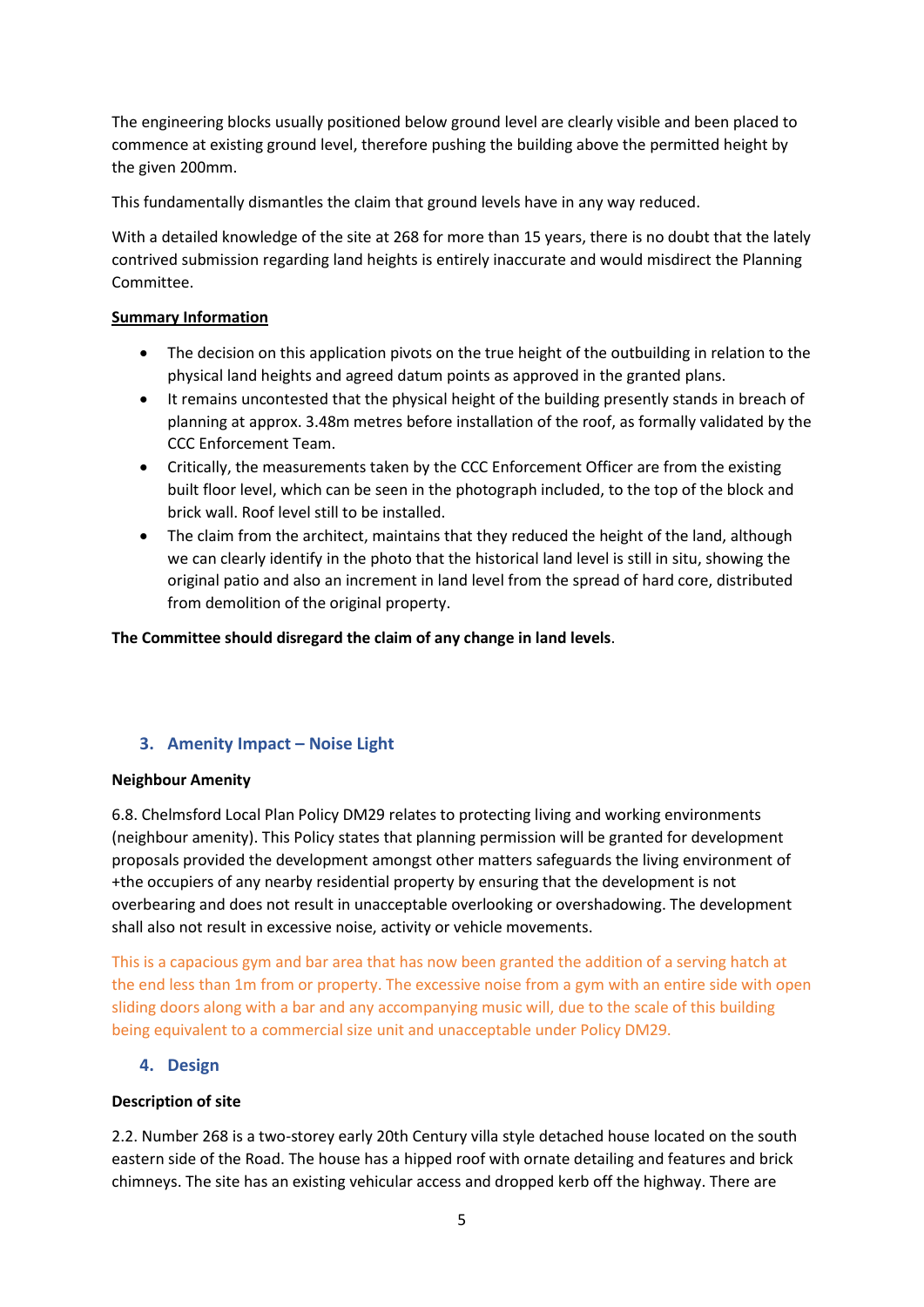## two protected Beech trees to the front (TPO/1996/006 refers).

The CCC make claims to the architectural interest of 268 but fail again to fairly and accurately define that 270 is of a high standard and notable architectural interest.

# 6.5. At a local level Chelmsford Local Plan Policy DM23 relates to high quality and inclusive design. This

The planning office have made sweeping and entirely unsupported statements that the outbuilding is in keeping with the house at 268. The outbuilding is the equivalent of brutalist 1970s block design attempting to sit aside two Edwardian properties and conflicts with DM23 requirement that they "are sympathetic to local character and history, including the surrounding built environment and landscape setting".

# **Questions**:

- As it would be impossible to miss on a site visit to 268, that the existing original land level is unchanged and that as given in the submitted photos it can be evidenced that the outbuilding floor level, was not as suggested by the applicant, installed 200mm below the original ground level, which renders the claim of any secondary land levels as redundant; how do the CCC justify their proposal to grant planning when this is evidentially in conflict with the findings as reported by their Planning Enforcement Officer and the physical evidence of land heights readily accessible on site?
- Could the CCC also respond to confirm how they were assessing any of these issues without reference to documented datum points or other heights recorded as an integral part of the granted planning, as nothing is given on your reporting and yet you appear to have made conclusions in line with the applicant without justification?